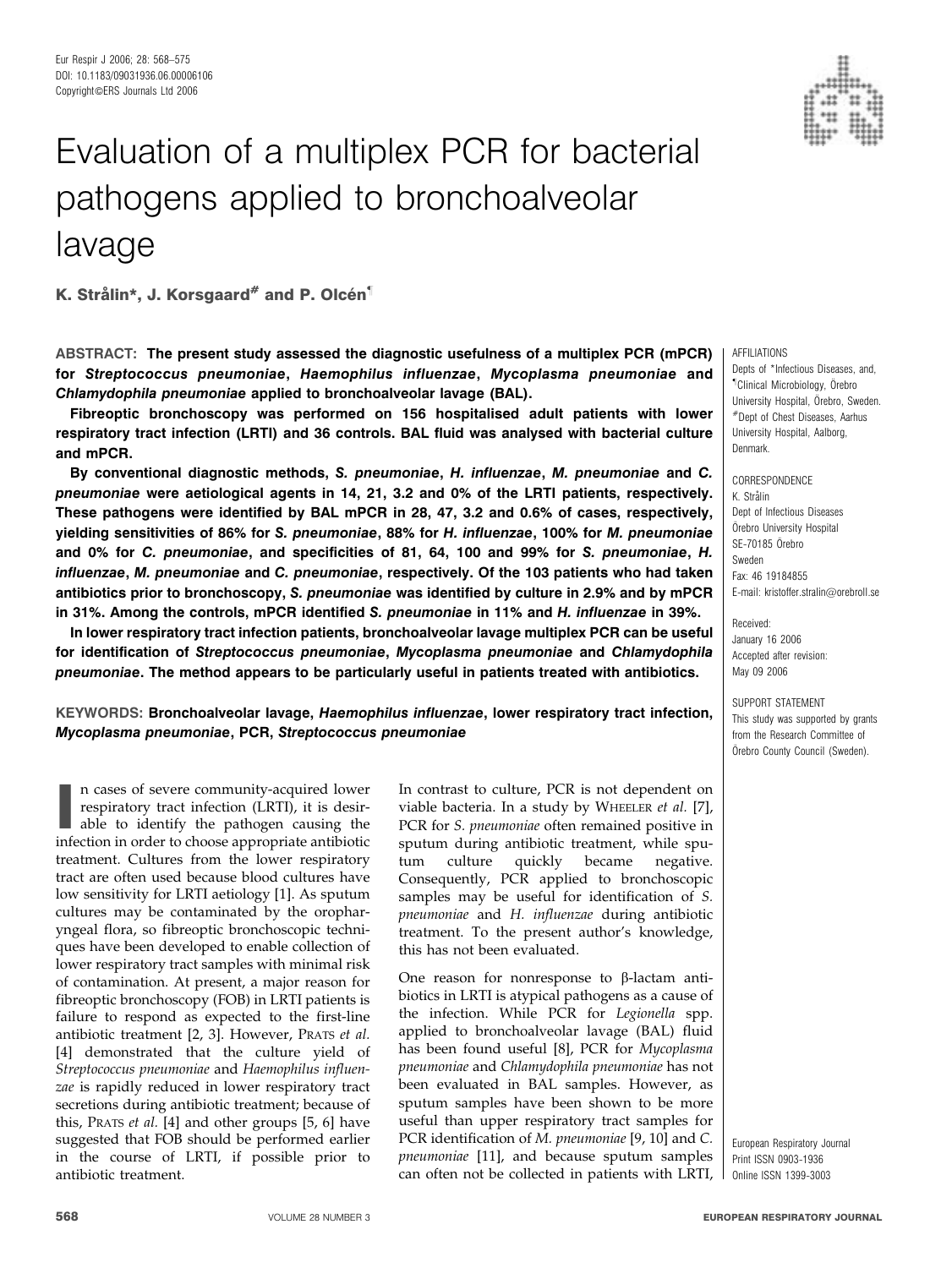BAL PCR could probably be useful for identification of these two pathogens in LRTI patients.

The current authors have developed a multiplex PCR (mPCR) for simultaneous identification of S. pneumoniae, H. influenzae, M. pneumoniae and C. pneumoniae in respiratory tract samples. The method showed an analytical sensitivity of 100% (89 out of 89) and a specificity of 99% (167 out of 168) when 257 bacterial strains (37 different species) were tested [12]. mPCR has been evaluated on sputum samples and nasopharyngeal samples from adults with community-acquired pneumonia (CAP) and controls with promising results [13].

The aim of the present study was to estimate the diagnostic accuracy of mPCR applied to BAL samples from adult patients with LRTI. For further determination of the specificity of BAL mPCR, a control group including patients investigated on suspicion of malignancy was included.

## MATERIALS AND METHODS

## Study subjects

The present study was performed prospectively at the Silkeborg County Hospital, Silkeborg, Denmark, in its Dept of Internal Medicine, which has 100 beds. Silkeborg County Hospital is the only hospital in the region and serves a basic population of 100,000 inhabitants in the area. As previously described [14], all immunocompetent adult patients hospitalised for LRTI during weekdays between September 1997 and August 2000 were consecutively included in the present study. Thus, the included patients were unselected adult patients with LRTI requiring hospitalisation. The clinical diagnosis of LRTI required that the patient had fever (rectal temperature  $\geq 37.6^{\circ}$ C within 48 h of inclusion in the study) and/or an increased leukocyte count ( $\geq 11 \times 10^9$  leukocytes $\cdot$ L<sup>-1</sup>) in peripheral blood on admission, together with increased focal symptoms from the lower airways with at least one of three newly developed symptoms of increased dyspnoea, increased coughing and/or increased sputum purulence. Patients with known malignancy and patients with oxygen saturation  $<85\%$ with a maximum of 1 L nasal oxygen were not included. Chest radiograph and spirometry were performed. Demographic, comorbidity and smoking data were collected, and information on prior antibiotic treatment for any diagnosis was obtained from either the individual patient or the patient's general practitioner.

Adult patients who consecutively underwent FOB for suspected malignancy were enrolled as controls. Information about prior antibiotic treatment and smoking data were collected.

## **Bronchoscopy**

All patients and controls underwent a standardised FOB with BAL [15] within 24 h of admission. Prior to the FOB, the mouth and pharynx were anaesthetised with a solution of 4% lidocaine. The fibre bronchoscope was introduced through the nose or through the mouth and additional anaesthetics (1% lidocaine solution) were applied as the scope passed the larynx and trachea. A sterile, thin tube was introduced in the working channel of the bronchoscope. The tip of the scope was wedged in an appropriate segment in the bronchus, and thereafter lavage was performed. A segment of bronchus affected by a new pulmonary infiltrate, as seen at a prior chest radiograph, was chosen for lavage. In the LRTI patients without radiographically observed infiltrates and the control patients, the middle lobe was chosen for lavage. Between one and three portions of 60 mL of isotonic sodium chloride solution were used for lavage and the aspirated fluid was collected in one single portion for microbiological analyses.

## Conventional microbiological investigations

BAL fluid and sputum samples from the LRTI patients and BAL fluid from the controls were analysed with culture at the Dept of Clinical Microbiology, Aarhus University Hospital (Aalborg, Denmark), within a maximum of 6 h from the time of sampling. The specimens were cultured on 5% horse blood agar and chocolate agar with semiquantitative determinations by dispersion of 1 and 10 µL on each half of the plate. The plates were incubated in 5% carbon dioxide at  $35^{\circ}$ C for 24– 48 h. Bacterial identification was performed according to standard microbiological methods [16]. The cut-off limit for a positive BAL or sputum culture result was  $10<sup>2</sup>$  colony-forming units  $(cfu)$ · $mL^{-1}$  sample. After culture, the BAL fluid was frozen at -20 $^{\circ}$ C.

BAL samples and throat swabs, which were placed in two sucrose phosphate chlamydial transport media, from the LRTI patients where sent to the Dept of Bacteriology, Mycology and Parasitology, Statens Serum Institute (Copenhagen, Denmark), and were analysed with singleplex PCR (sPCR) assays for M. pneumoniae, C. pneumoniae, Chlamydophila psittaci, and Legionella spp. [17, 18]. In addition, the BAL samples and throat swabs were cultured for C. pneumoniae [19].

From the LRTI patients, blood samples were collected for culture with a Bactec blood-culturing system (BioMérieux, Marcy-lEtoile, France) at the Dept of Clinical Microbiology, Aarhus University Hospital. Nonfrozen urine samples were sent to the Dept of Bacteriology, Mycology and Parasitology, Statens Serum Institute, and were analysed for pneumococcal capsular polysaccharides by countercurrent immunoelectrophoresis [20], and for Legionella pneumophila serogroup 1 antigen by enzyme immunoassay (Biotest AG, Dreieich, Germany).

## Multiplex PCR

Frozen BAL samples from the LRTI patients and controls were sent to the Dept of Clinical Microbiology, Örebro University Hospital (Örebro, Sweden), for mPCR. A detailed description of the development and procedures of the mPCR is presented in a previous paper [12]. mPCR was performed under blinded conditions for simultaneous identification of specific genes for S. pneumoniae (lytA, 229 bp), M. pneumoniae (P1, 483 bp), C. pneumoniae (ompA, 368 bp), and H. influenzae (16S rRNA, 538 bp). The following primers were used:  $lytA$ , 5'-CGGACTACCGCCTTTATATCG-3' and 5'-GTTTCAATC-GTCAAGCCGTT-3'; P1, 5'-ACTCGGAGGACAATGGTCAG-3' and 5'-CAAACCCGGTCTTTTCGTTA-3'; ompA, 5'-ACACGA-TGCAGAGTGGTTCA-3' and 5'-TGTTTACAGAGAATTGCGA-TACG-3'; and 16SrRNA, 5'-TCCTAAGAAGAGCTCAGAGAT-3' and 5'-TGATCCAACCGCAGGTTCC-3'. The concentration of all primers was 50 µM. Briefly, DNA from 0.2-0.5 mL BAL fluid was extracted using the automatic MagNa Pure LC DNA-Isolation system (Roche Diagnostics, Mannheim, Germany).

P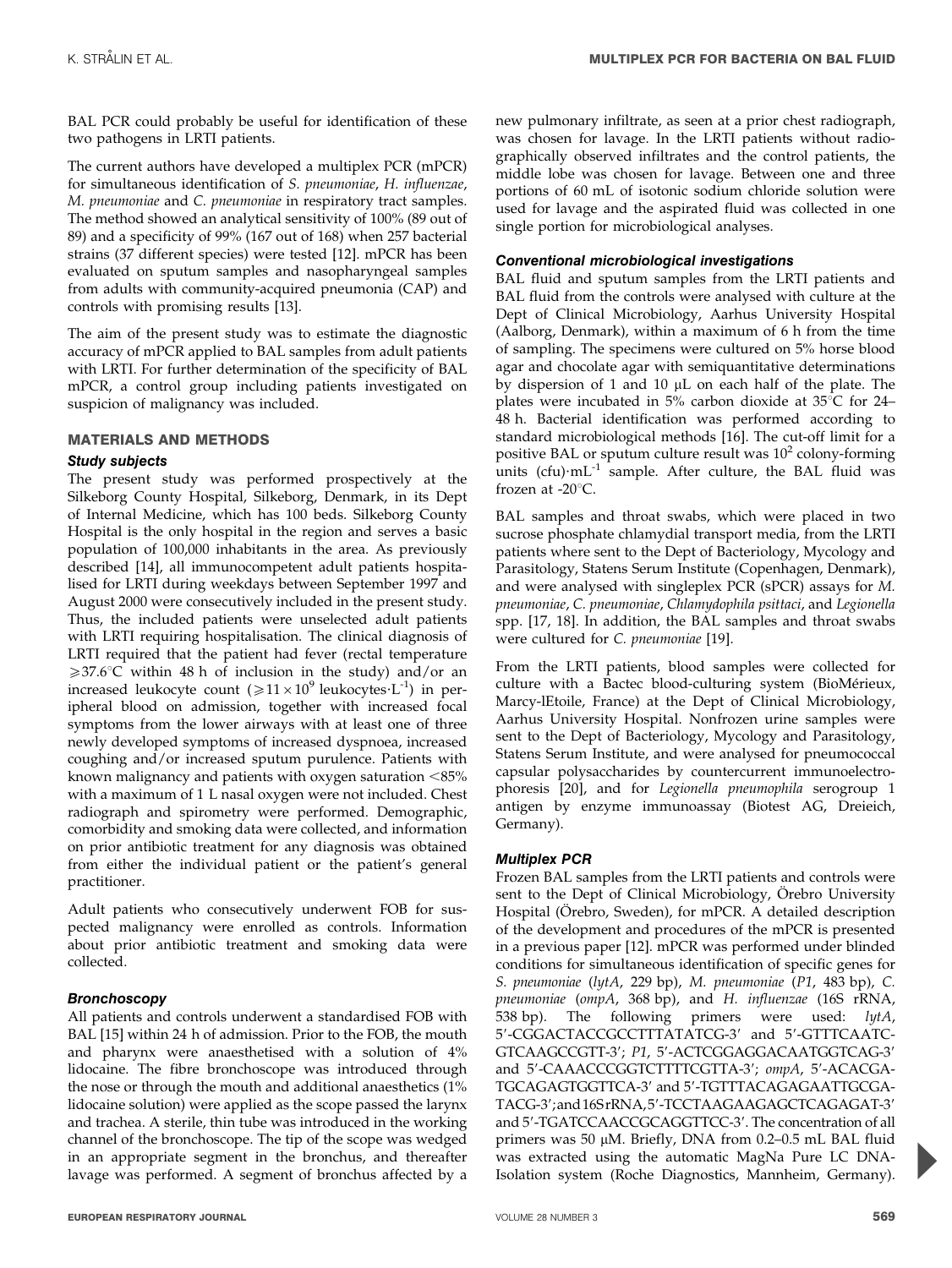Extracted DNA (10  $\mu$ L) was added to a 40- $\mu$ L mixture to give a total mPCR mixture volume of  $50 \mu L$ , which included 90 nM of each of the two lytA primers and 250 nM of each of the other six primers, 800  $\mu$ M of the deoxyribonucleoside triphosphate mixture (Perkin-Elmer Applied Biosystem, Norwalk, CT, USA), 1.5 U of AmpliTaq Gold DNA Polymerase (Perkin-Elmer Applied Biosystem), and  $10\times$  PCR buffer (Perkin-Elmer Applied Biosystem). PCR amplification was performed on a GenAmp PCR system 9600 (Perkin-Elmer Applied Biosystem) with the following parameters: 94°C for 10 min followed by 40 cycles at 94°C for 30 s, 58°C for 30 s, and 72 $^{\circ}$ C for 1 min, with the last cycle concluding with  $72^{\circ}$ C for 7 min, before storage at  $4^{\circ}$ C. The amplified sample was examined by electrophoresis on an agarose gel containing ethidium bromide. The result was compared with a DNA molecular weight marker. In every PCR run, one negative control and positive controls for each one of the four investigated bacteria were included. Samples positive for the 16S rRNA gene were considered positive for H. influenzae if they were also positive in a verification PCR for the P6 gene, using the same PCR protocol. The P6 PCR mixture included 125 nM of each  $P6$  primer (5'-TTGGC-GGWTACTCTGTTGCT-3' and 5'-TGCAGGTTTTTCTTCAC-CGT-3'). All mPCR-negative samples were spiked with a reference strain of S. pneumoniae and were re-run by the PCR protocol for control of inhibition.

By serial dilution of bacterial strains, the detection levels of the mPCR have been shown to be  $10^2$  cfu $\cdot$ mL<sup>-1</sup> of sample for *S*. pneumoniae and H. influenzae, and  $10^3$  genome copies or inclusion-forming units per millilitre of sample for M. pneumoniae and C. pneumoniae [12].

## Criteria for aetiologies and exclusion of aetiologies

The criteria for LRTI aetiologies used in the present study were as follows. S. pneumoniae: positive blood culture, positive urinary antigen test, positive BAL culture, or positive sputum culture; H. influenzae: positive blood culture, positive BAL culture, or positive sputum culture; M. pneumoniae: positive BAL or throat swab sPCR; C. pneumoniae: positive BAL or throat swab sPCR, or positive BAL or throat swab culture. These criteria were used in the calculations of sensitivities and specificities of BAL mPCR. If no available reference analysis was positive for a pathogen, the pathogen was ruled out as an aetiological agent in the specificity analysis.

## **Ethics**

The study was performed according to the Declaration of Helsinki II and was approved by the local ethical committee; all participating patients gave written consent.

#### **RESULTS**

#### Patients and controls

During the study period, 167 patients fulfilled the study criteria for LRTI. Eight patients declined participation, thus 159 patients were included in the prospective study. BAL fluid from 156 patients was available for mPCR and these patients were included in the present study. The LRTI patients had a median age of 63 yrs (range 26–90 yrs), 48 (31%) patients were current and 62 (40%) were previous smokers, and the mean pack-yrs history in the current and previous smokers was 27 yrs. A chronic lung disease was documented in 72 (46%)

patients, and the mean forced expiratory volume in one second on day 7 from inclusion was 58% of predicted. New infiltrates were identified by radiography in 87 (56%) LRTI patients. The median interval between illness onset and FOB was 8 days; FOB was performed within 2 weeks of illness onset in 72% of the patients, and FOB was performed within 24 h of hospitalisation in all patients. In 103 (66%) patients, antibiotics had been taken within 7 days prior to FOB. The median length of hospital stay was 8 days (range 1–40 days). One patient died within 30 days of admission.

Out of the 51 controls included, 12 were excluded as they were diagnosed by radiography as having pulmonary infection with infiltrates (n=9), lung abscess (n=1), empyema (n=1), and bronchiectasies  $(n=1)$ . One control was excluded as no BAL culture was performed, and another two controls were excluded as they had taken antibiotics during the preceding 7 days. Of the remaining 36 controls, 22 had lung malignancies and 14 had no pathology identified by FOB or radiological examinations. The median age of the 36 controls was 63 yrs (range 30–77 yrs), and 32 (89%) were current or previous smokers.

#### Identification of pathogens in patients with LRTI

In 55 LRTI patients (35%), any of the four studied pathogens was considered to be the aetiology, i.e. S. pneumoniae in 18 (12%) patients, H. influenzae in 30 (19%) patients, both S. pneumoniae and H. influenzae in two (1.3%) patients, M. pneumoniae in five (3.2%) patients, and C. pneumoniae in no patients.

S. pneumoniae was identified by blood culture in six (3.9%) out of 152 patients tested, by urinary antigen test in nine (6.3%) out of 142, by BAL culture in 10 (6.4%) out of 156, and by sputum culture in three (5.3%) out of 56. Two of those with positive sputum culture were also BAL-culture positive for S. pneumoniae. H. influenzae was identified by BAL culture in 31 (20%) out of 156 patients tested and by sputum culture in six (11%) out of 56, but in no blood culture. Five out of the six patients with positive sputum culture were also BAL-culture positive for H. influenzae. M. pneumoniae was identified in five patients by both BAL sPCR and throat swab sPCR. BAL sPCR was performed in 154 patients and throat swab sPCR in 156 patients. No patient was positive for C. pneumoniae, although BAL sPCR was performed in 155 patients, throat swab sPCR in 155, BAL culture in 154, and throat swab cultures in 154.

No patient was positive for Legionella spp. by urinary antigen test (154 tested), BAL sPCR (155 tested), or throat swab sPCR (156 tested). No patient was blood- or sputum-culture positive for Staphylococcus aureus or Gram-negative enteric bacilli. However, BAL culture identified S. aureus in 10 patients, Gram-negative enteric bacilli in 10 patients, Moraxella spp. in five patients, Neisseria meningitidis in three patients, and Enterococcus faecalis in one patient. sPCR identified C. psittaci in one patient.

#### Streptococcus pneumoniae

S. pneumoniae was an aetiological agent in 22 (14%) patients by the conventional tests, and was identified by BAL mPCR in 44 (28%) of the 156 LRTI patients. With all tests included, S. pneumoniae was identified in 30% of the LRTI patients.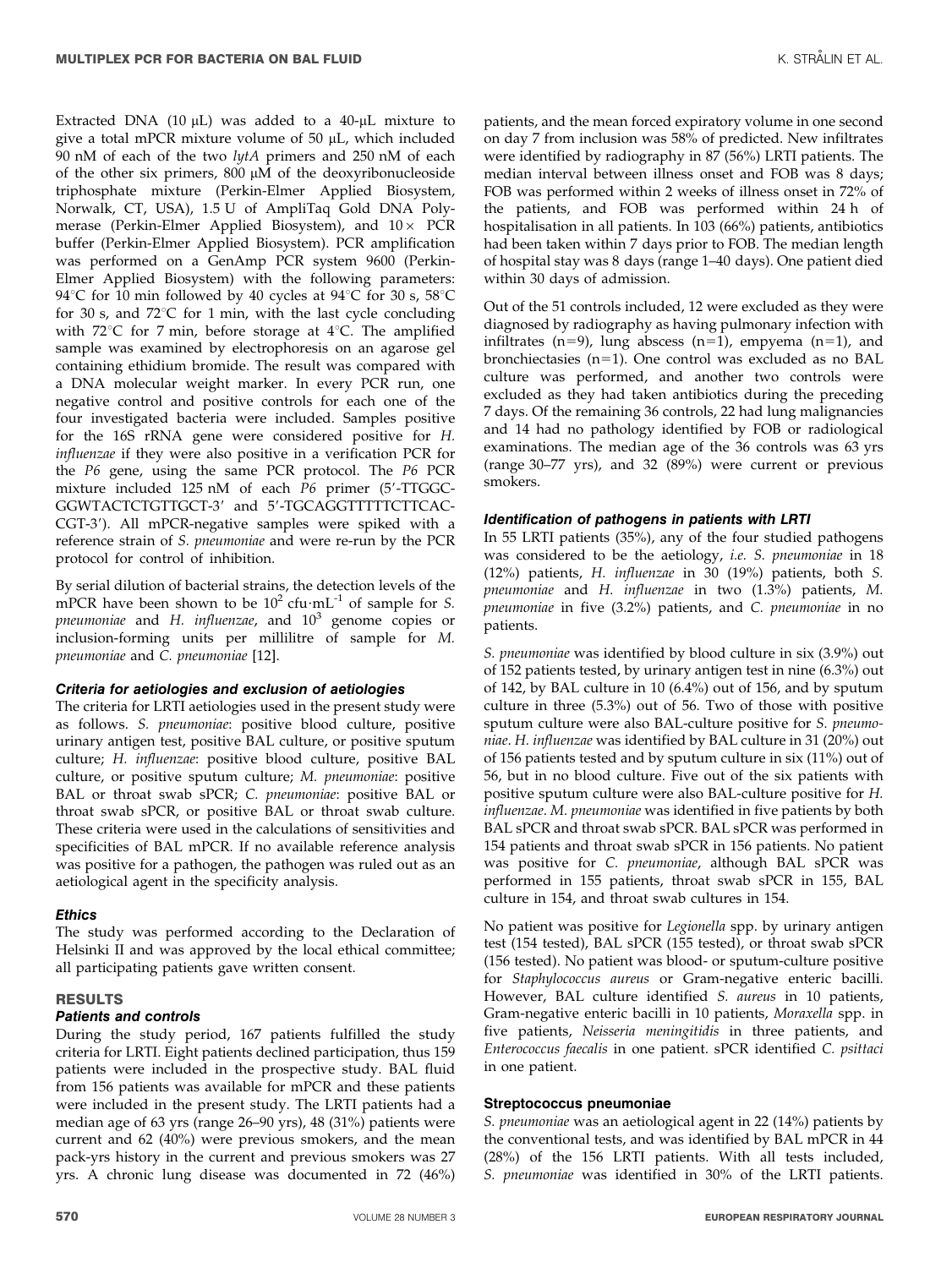TABLE 1 Performance of multiplex PCR (mPCR) applied to bronchoalveolar lavage (BAL) in 156 adults with lower respiratory tract infection

| <b>Species</b>           | Reference tests                                                        | Sensitivity <sup>#</sup> | Specificity <sup>1</sup> | $PPV^+$    | $NPV^s$       |
|--------------------------|------------------------------------------------------------------------|--------------------------|--------------------------|------------|---------------|
| Streptococcus pneumoniae | Blood culture, BAL culture, sputum<br>culture and urinary antigen test | 86 (19/22)               | 81 (109/134)             | 43 (19/44) | 97 (109/112)  |
| Haemophilus influenzae   | Blood culture, BAL culture and<br>sputum culture                       | 88 (28/32)               | 64 (79/124)              | 38 (28/73) | 95 (79/83)    |
| Mycoplasma pneumoniae    | BAL PCR and throat swab PCR                                            | 100(5/5)                 | 100 (151/151)            | 100(5/5)   | 100 (151/151) |
| Chlamydophila pneumoniae | BAL PCR, BAL culture, throat swab<br>PCR and throat swab culture       | 0 (0/0)                  | 99 (155/156)             | 0(0/1)     | 100 (155/155) |

PPV: positive predictive value; NPV: negative predictive value.<sup>#</sup>: Reported as percentage (number with positive mPCR/ number with any reference test positive); " : reported as percentage (number with negative mPCR/ number with all performed reference tests negative); <sup>+</sup> : reported as percentage (number with any reference test positive/ number with positive mPCR); <sup>s</sup>: reported as percentage (number with all performed reference tests negative/ number with negative mPCR).

Table 1 demonstrates moderate-to-high sensitivity and negative predictive value, but low specificity and positive predictive value of BAL mPCR for S. pneumoniae. Among the six patients with pneumococcal bacteraemia, S. pneumoniae was identified by BAL mPCR in all six patients and by BAL culture in one patient. Likewise, of the nine patients with positive urinary antigen test, S. pneumoniae was identified in seven by BAL mPCR and in none by BAL culture. Among the 87 patients with infiltrates shown by radiography, mPCR for S. pneumoniae had a sensitivity of 94% (16 out of 17) and a specificity of 73% (51 out of 70).

#### Haemophilus influenzae

H. influenzae was an aetiological agent in 32 (21%) patients by the conventional tests, and was identified by BAL mPCR in 73 (47%) of the 156 LRTI patients. While the sensitivity and negative predictive value of BAL mPCR for H. influenzae were moderate to high, the specificity and positive predictive value were low (table 1). Among the 87 patients with infiltrates shown by radiography, mPCR for H. influenzae had a sensitivity of 84% (16 out of 19) and a specificity of 62% (42 out of 68).

H. influenzae was identified in 20% by BAL culture and 51% by BAL mPCR in the 110 current or previous smokers compared with 22% by BAL culture and 37% by BAL mPCR (not significant) in the 27 patients who had never smoked.

#### Mycoplasma pneumoniae

M. pneumoniae was an aetiological agent in five (3.2%) LRTI patients. There was total agreement between BAL sPCR, throat swab sPCR and BAL mPCR for identification of M. pneumoniae in the present study (table 1). None of these patients had any other pathogen identified.

#### Chlamydophila pneumoniae

No patient had positive sPCR or positive culture for C. pneumoniae. The patient with BAL mPCR positive for C. pneumoniae had no throat swab sPCR for C. pneumoniae performed, but BAL sPCR and the two C. pneumoniae cultures were negative.

#### Identification of more than one pathogen

The relationship between the different tests for S. pneumoniae and H. influenzae is shown in table 2. Both of these pathogens were identified in 18 patients as follows: S. pneumoniae, but not H. influenzae, was identified in 29 patients; and H. influenzae, but not S. pneumoniae, was identified in 59 patients. Among the 22 patients with S. pneumoniae aetiology, BAL culture was positive for S. aureus in two patients and Moraxella spp. in one patient. Two patients with H. influenzae aetiology were also BAL-culture positive for Gram-negative enteric bacilli.

### Diagnostic influence of antibiotic treatment prior to bronchoscopy

Among 53 patients with no antibiotics taken prior to FOB, BAL culture and BAL mPCR identified S. pneumoniae in  $13\%$  (n=7) and 23% (n=12), respectively, and H. influenzae in 19% (n=10) and  $42\%$  (n=22), respectively, of the patients (nonsignificant). A bacterial concentration of  $\geq 10^4$  cfu·mL<sup>-1</sup> in BAL culture was identified in six out of seven patients identified with S. pneumoniae and in eight out of 10 patients identified with H. influenzae.

In the 103 patients with antibiotics taken prior to FOB, BAL culture and BAL mPCR identified *S. pneumoniae* in 2.9% ( $n=3$ ) and 31% ( $n=32$ ), respectively ( $p<0.001$ , Chi-squared test), and H. influenzae in 20% (n=21) and 50% (n=51), respectively (nonsignificant), of the patients. A bacterial concentration of  $\geq 10^4$  cfu·mL<sup>-1</sup> in BAL culture was identified in one out of three patients identified with S. pneumoniae and in 16 out of 21 patients identified with H. influenzae. One LRTI patient with pneumococcal bacteraemia had taken antibiotics prior to blood sampling and FOB, and S. pneumoniae was identified by BAL mPCR but not by BAL culture in that patient. Of the five patients with M. pneumoniae aetiology, three had taken antibiotics prior to FOB.

## Bacterial identification in the control group

Table 3 shows the pathogens identified by BAL culture and BAL mPCR in the control group. Among the 36 controls, either BAL culture or BAL mPCR identified S. pneumoniae in six (17%) controls and H. influenzae in 14 (39%) controls. In the controls with lung malignancy, S. aureus was identified in three controls and Gram-negative enteric bacilli in two controls. S. aureus was also identified in one control without identified pathology. No control was mPCR positive for either M. pneumoniae or C. pneumoniae.

#### PCR inhibition

No PCR inhibition was identified in any BAL mPCR analysis.

P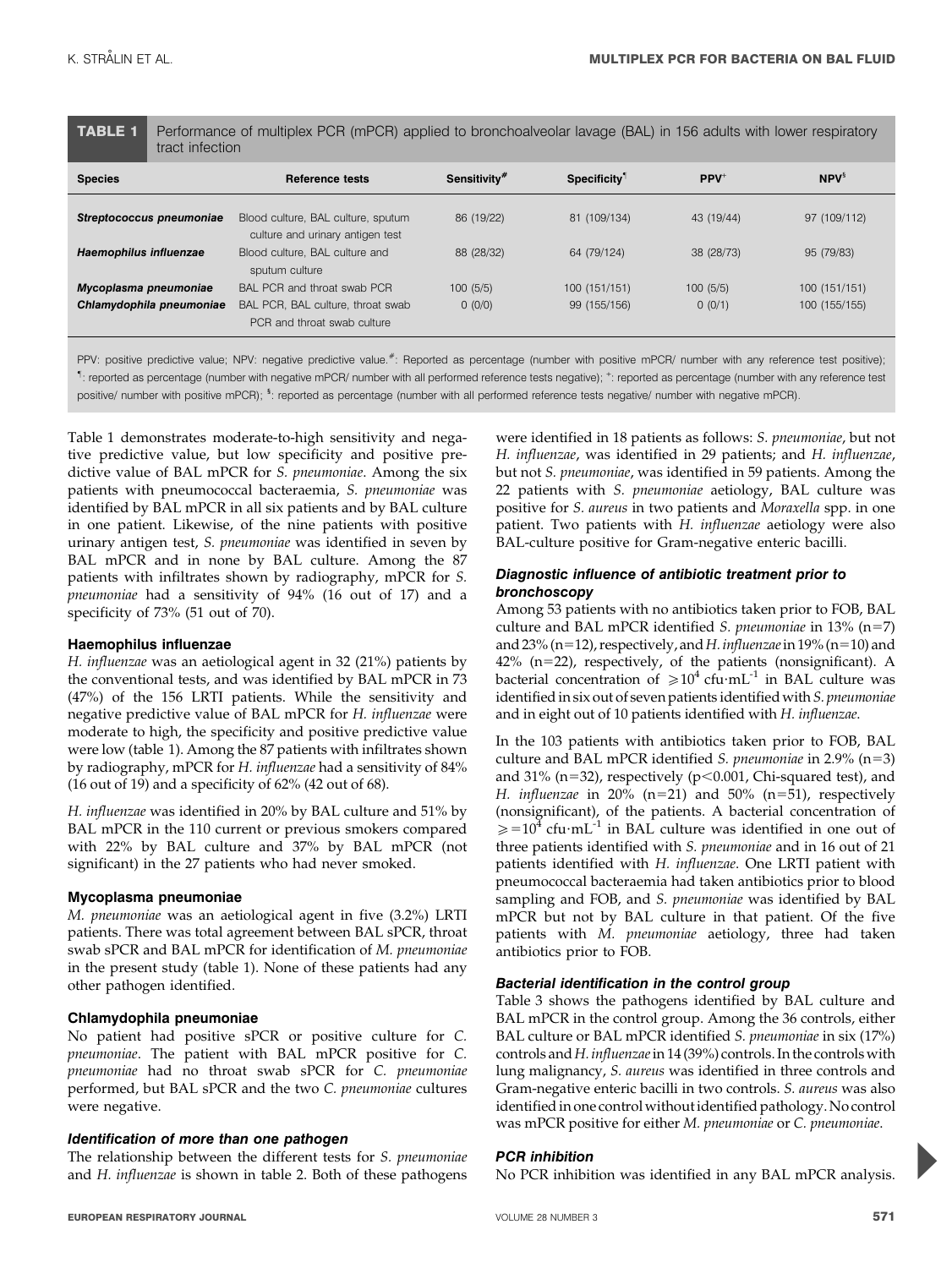TABLE 2 Combined results of tests for Streptococcus pneumoniae and Haemophilus influenzae in 156 patients with lower respiratory tract infection

| Results regarding S. pneumoniae                  |                                                          |                             | Results regarding H. influenzae                          | Patients with the                         |                                         |  |
|--------------------------------------------------|----------------------------------------------------------|-----------------------------|----------------------------------------------------------|-------------------------------------------|-----------------------------------------|--|
| Blood culture and/or<br>urinary antigen test $*$ | <b>BAL culture and/or</b><br>sputum culture <sup>1</sup> | <b>BAL mPCR<sup>+</sup></b> | <b>BAL culture and/or</b><br>sputum culture <sup>§</sup> | <b>BAL mPCR</b> <sup><math>f</math></sup> | indicated result<br>combination noted## |  |
| $+$                                              |                                                          | $^{+}$                      |                                                          |                                           | 6                                       |  |
|                                                  |                                                          |                             |                                                          |                                           |                                         |  |
|                                                  |                                                          |                             |                                                          |                                           |                                         |  |
|                                                  |                                                          |                             |                                                          |                                           | 14                                      |  |
|                                                  |                                                          |                             |                                                          |                                           |                                         |  |
|                                                  |                                                          |                             |                                                          |                                           |                                         |  |
|                                                  |                                                          |                             |                                                          |                                           |                                         |  |
|                                                  |                                                          |                             |                                                          |                                           |                                         |  |
|                                                  |                                                          |                             |                                                          |                                           |                                         |  |
|                                                  |                                                          |                             |                                                          |                                           |                                         |  |
|                                                  |                                                          |                             |                                                          |                                           |                                         |  |
|                                                  |                                                          |                             |                                                          |                                           |                                         |  |
|                                                  |                                                          |                             |                                                          |                                           | 6                                       |  |
|                                                  |                                                          |                             |                                                          |                                           | 23                                      |  |
|                                                  |                                                          |                             |                                                          |                                           | $\overline{c}$                          |  |
|                                                  |                                                          |                             |                                                          |                                           | 34                                      |  |
|                                                  |                                                          |                             |                                                          |                                           | 49                                      |  |
| No test performed                                |                                                          |                             |                                                          |                                           |                                         |  |

BAL: bronchoalveolar lavage; mPCR: multiplex PCR; +: positive; -: negative.  $*$ : positive, n=12; 1: positive, n=11; +: positive, n=44; 5: positive, n=32;  $f$ : positive, n=73; ##: the number of patients with the certain combination of results of the first five columns.

## **DISCUSSION**

In pneumonia, BAL culture has been shown to reliably reflect the microorganisms of the lungs both qualitatively and quantitatively [21, 22], and BAL is the preferred bronchoscopic

sample for aetiological diagnosis of LRTI, according to the European Respiratory Society's recently published guidelines for LRTI [3]. In several studies, BAL culture has been used to establish the aetiology of LRTI [5, 23–29].

| <b>TABLE 3</b> Combined results of tests for Streptococcus pneumoniae and Haemophilus influenzae in 36 controls |  |  |  |  |
|-----------------------------------------------------------------------------------------------------------------|--|--|--|--|
|-----------------------------------------------------------------------------------------------------------------|--|--|--|--|

|                                                           |                                 | --                           |                                 |                              |                              |
|-----------------------------------------------------------|---------------------------------|------------------------------|---------------------------------|------------------------------|------------------------------|
|                                                           | Results regarding S. pneumoniae |                              | Results regarding H. influenzae |                              | Controls with the indicated  |
|                                                           | <b>BAL culture#</b>             | <b>BAL mPCR</b> <sup>1</sup> | <b>BAL culture</b> <sup>+</sup> | <b>BAL mPCR</b> <sup>§</sup> | result combination noted $f$ |
| <b>Controls with lung</b><br>malignancy##                 |                                 | $+$                          |                                 |                              |                              |
|                                                           |                                 |                              |                                 | $+$                          |                              |
|                                                           |                                 |                              | $+$                             | $+$                          |                              |
|                                                           |                                 |                              | $^{+}$                          | $+$                          |                              |
|                                                           |                                 |                              |                                 | $^{+}$                       |                              |
|                                                           |                                 |                              |                                 |                              | 11                           |
| Controls with no<br>pathology<br>identified <sup>11</sup> |                                 | $+$                          |                                 |                              |                              |
|                                                           |                                 |                              |                                 | $+$                          |                              |
|                                                           |                                 |                              |                                 | $^{+}$                       |                              |
|                                                           |                                 |                              |                                 |                              |                              |
|                                                           |                                 |                              |                                 |                              | 9                            |

BAL: bronchoalveolar lavage; mPCR: multiplex PCR; +: positive; -: negative. #: positive, n=3; <sup>1</sup>: positive, n=4; <sup>+</sup>: positive, n=4; <sup>\$</sup>: positive, n=14; <sup>*f*</sup>: number of patients with the certain combination of results of the previous four columns;  $^{#+}$ : n=22;  $^{\text{1}\text{1}}$ : n=14.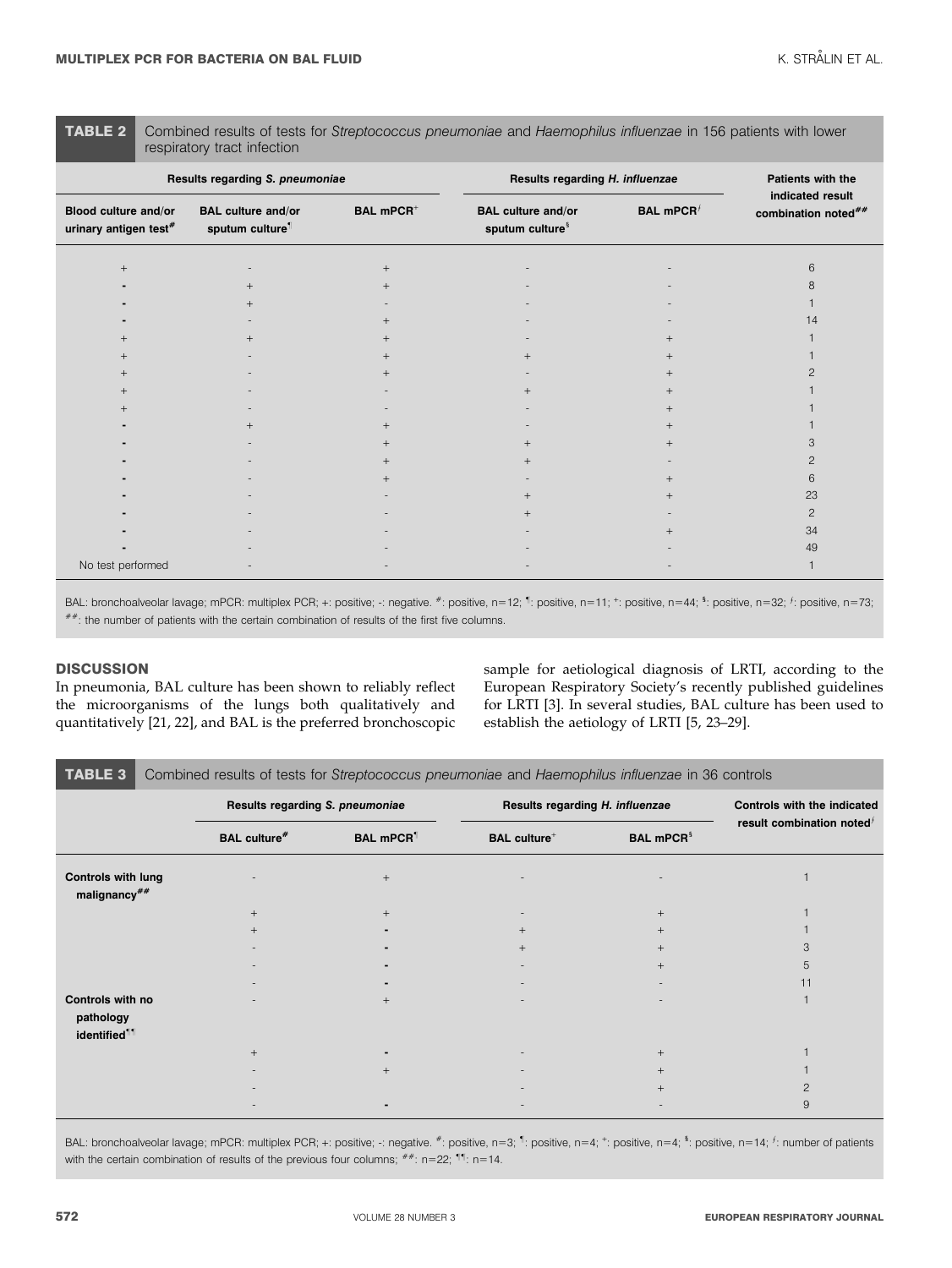BAL samples collected by FOB can potentially be contaminated with the oropharyngeal flora by the bronchoscope itself and can cause false positive microbiological results [30, 31]. However, in populations with low rates of carriage in the oropharynx of pathogenic bacteria, some contamination from the oropharyngeal flora may be unimportant. In two previous studies of BAL culture in healthy adults with 15 and 14 subjects, respectively [27, 32], no S. pneumoniae or H. influenzae could be identified at the detection level of  $10^4$  cfu $\cdot$ mL<sup>-1</sup>. KIRKPATRICK et al. [31] found H. influenzae at a concentration of  $10<sup>1</sup>$  cfu $\cdot$ mL<sup>-1</sup> in one out of eight healthy subjects, and S. pneumoniae in none. This indicates the high specificity of BAL culture for identification of S. pneumoniae and H. influenzae in LRTI in populations with a low carriage rate of these bacteria. In lower respiratory tract specimens, S. pneumoniae and H. influenzae are more sensitive to antibiotics than many other bacteria [4]. Thus, in patients treated with antibiotics, it seems reasonable to use a detection level for these two bacteria of  $\langle 10^4 \text{ c}$ fu·mL<sup>-1</sup>. Among the 53 patients not pre-treated with antibiotics in the present study, S. pneumoniae or H. influenzae was identified at a concentration of  $\geq 10^4$  cfu $\cdot$ mL<sup>-1</sup> in 14 (26%) cases and  $10^2 - 10^3$  cfu $\cdot$ mL<sup>-1</sup> in three (5.7%) cases. Due to the low frequency in the latter, a detection level of  $10^2$  cfu $\cdot$ mL<sup>-1</sup> was used for BAL culture as well as BAL mPCR in all cases in the study.

In LRTI patients with ongoing antibiotic treatment, BAL mPCR was significantly more often positive for S. pneumoniae than BAL culture. The present authors have previously demonstrated that the present urinary antigen test is more often positive in those pre-treated than in those not pre-treated with antibiotics [14]. Thus, mPCR and the urinary antigen test appear useful in patients treated with antibiotics, in order to identify S. pneumoniae in patients who will probably give false negative results in their cultures. As FOB is predominantly performed because of treatment failure, BAL mPCR can be a useful routine complement to BAL culture. In the present study, FOB was performed on an unselected LRTI population. However, 66% of the patients had taken antibiotics prior to FOB, and many of them had experienced failure to respond to the outpatient antibiotic treatment, although treatment failure was not defined by the study protocol.

The high rate of antibiotic treatment prior to collection of samples and the low frequency of S. pneumoniae aetiology established (14%) in the present study are probably the major reasons for the suboptimal specificity of mPCR for S. pneumoniae. Difficulty to estimate reliable specificity is a general problem for new diagnostic tests that are more sensitive than the reference methods. If an sPCR for S. pneumoniae had been included in the reference standard, the specificity of mPCR for S. pneumoniae would probably have been higher and more correct. However, the usefulness of mPCR for S. pneumoniae was supported by the low number of positives in the control group.

When predictive values are calculated for a test, the incidence of the investigated disease is crucial for the level of these values. In a review article of lung aspiration in CAP, SCOTT and HALL [1] found that 48% of adult CAP patients were positive for S. pneumoniae in blood culture and/or lung aspirate culture. If the mPCR, with its current sensitivity and specificity for LRTI, was used in a LRTI population with a true frequency of S. pneumoniae aetiology of 48%, the positive predictive value would be 81% and the negative predictive value would be 87%.

Although the sensitivity was rather high, the specificity of BAL mPCR for H. influenzae was low in the present study. PCR has previously been shown to identify a high rate of colonisation of H. influenzae in patients with chronic obstructive pulmonary disease [33], but H. influenzae was also identified in 22% by BAL culture and 37% by BAL mPCR in 27 patients who had never smoked. As mPCR has shown a high analytical specificity for H. influenzae [12], and as sputum mPCR was positive for H. influenzae in only two (7.7%) out of 26 CAP patients with definite aetiologies other than H. influenzae in the present authors' previous study [13], the high rate of H. influenzae in the present study probably represents colonisation. Hence, it would be interesting to test mPCR on BAL samples from another LRTI population and another control population with a lower smoking frequency.

Owing to a low frequency of C. pneumoniae infection during the study period, the sensitivity of BAL mPCR for C. pneumoniae could not be evaluated. In the present authors' previous study of 235 patients with CAP [13], three patients were microimmunofluorescence-test positive for C. pneumoniae in paired sera; these three patients were also mPCR positive for C. pneumoniae in nasopharyngeal secretions. The fact that no control and only one LRTI patient was BAL mPCR positive in the present study indicates that BAL mPCR is probably specific for C. pneumoniae. BAL mPCR should be tested on another LRTI population with a higher incidence of C. pneumoniae infection to evaluate the usefulness of this assay. BAL mPCR demonstrated an optimal performance for M. pneumoniae in the present study (table 1).

Atypical respiratory pathogens have been identified by several previous mPCR protocols [34–37]. However, the present PCR protocol is unique, as it is constructed for identification of two typical and two atypical pathogens, probably the four most common aetiologies of CAP [38].

Due to the high documented aetiological frequencies of the four studied pathogens and due to the high negative predictive values of BAL mPCR (table 1), negative mPCR results may be used to rule out these pathogens as aetiological agents. For a BAL sample that is mPCR positive for a single pathogen, the negative results of the three other pathogens increase the likelihood that the positive test result is truly positive.

As rather low frequencies of S. pneumoniae and no M. pneumoniae or C. pneumoniae were identified in the control group, BAL mPCR results positive for any of these three pathogens can support their role as aetiological agents in LRTI. Consequently, mPCR can be used to support therapeutic decisions in patients with LRTI.

In conclusion, bronchoalveolar lavage multiplex PCR appears to be a useful aetiological tool in lower respiratory tract infection patients, particularly in patients treated with antibiotics. This method could be a valuable supplement to bronchoalveolar lavage culture.

P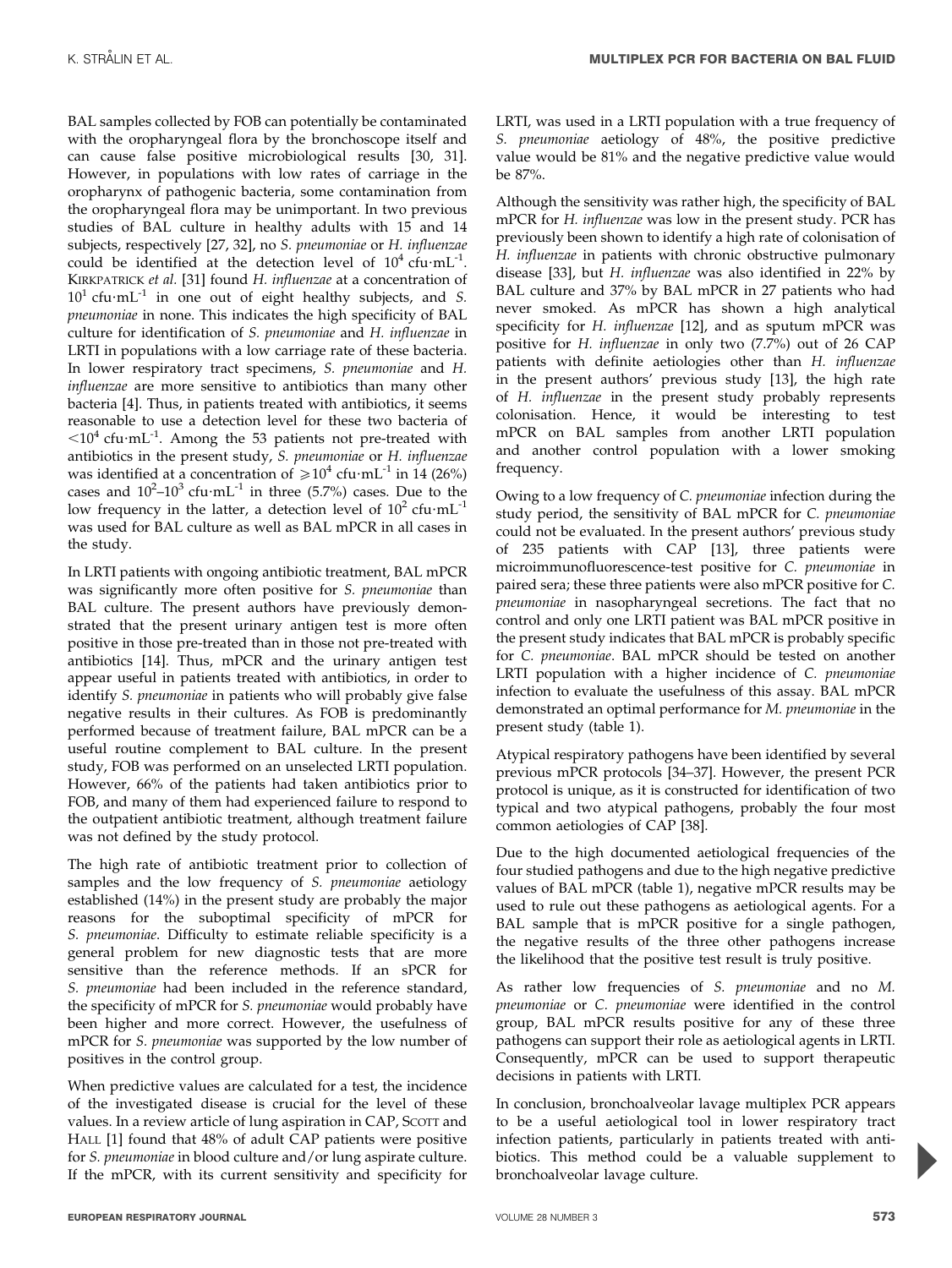### ACKNOWLEDGEMENTS

The authors would like to thank B. Ekström for skilful technical assistance.

## REFERENCES

- 1 Scott JA, Hall AJ. The value and complications of percutaneous transthoracic lung aspiration for the etiologic diagnosis of community-acquired pneumonia. Chest 1999; 116: 1716–1732.
- 2 Hedlund J, Strålin K, Örtqvist Å, , Holmberg H, the Community-Acquired Pneumonia Working Group of the Swedish Society of Infectious Diseases, Swedish guidelines for the management of community-acquired pneumonia in immunocompetent adults. Scand J Infect Dis 2005; 37: 791–805.
- 3 Woodhead M, Blasi F, Ewig S, et al. Guidelines for the management of adult lower respiratory tract infections. Eur Respir J 2005; 26: 1138–1180.
- 4 Prats E, Dorca J, Pujol M, et al. Effects of antibiotics on protected specimen brush sampling in ventilator-associated pneumonia. Eur Respir J 2002; 19: 944–951.
- 5 Hohenthal U, Sipila J, Vainionpaa R, et al. Diagnostic value of bronchoalveolar lavage in community-acquired pneumonia in a routine setting: a study on patients treated in a Finnish university hospital. Scand J Infect Dis 2004; 36: 198–203.
- 6 Chastre J, Combes A, Luyt CE. The invasive (quantitative) diagnosis of ventilator-associated pneumonia. Respir Care 2005; 50: 797–812.
- 7 Wheeler J, Freeman R, Steward M, et al. Detection of pneumolysin in sputum. J Med Microbiol 1999; 48: 863–866.
- 8 Murdoch DR. Molecular genetic methods in the diagnosis of lower respiratory tract infections. APMIS 2004; 112: 713–727.
- 9 Dorigo-Zetsma JW, Verkooyen RP, van Helden HP, van der Nat H, van den Bosch JM. Molecular detection of Mycoplasma pneumoniae in adults with communityacquired pneumonia requiring hospitalization. J Clin Microbiol 2001; 39: 1184–1186.
- 10 Raty R, Ronkko E, Kleemola M. Sample type is crucial to the diagnosis of Mycoplasma pneumoniae pneumonia by PCR. J Med Microbiol 2005; 54: 287–291.
- 11 Kuoppa Y, Boman J, Scott L, Kumlin U, Eriksson I, Allard A. Quantitative detection of respiratory Chlamydia pneumoniae infection by real-time PCR. J Clin Microbiol 2002; 40: 2273–2274.
- 12 Strålin K, Bäckman A, Holmberg H, Fredlund H, Olcén P. Design of a multiplex PCR for Streptococcus pneumoniae, Haemophilus influenzae, Mycoplasma pneumoniae and Chlamydophila pneumoniae to be used on sputum samples. APMIS 2005; 113: 99–111.
- 13 Strålin K, Törnqvist E, Kaltoft MS, Olcén P, Holmberg H. Etiologic diagnosis of adult bacterial pneumonia by culture and PCR applied to respiratory tract samples. J Clin Microbiol 2006; 44: 643–645.
- 14 Korsgaard J, Møller JK, Kilian M. Antibiotic treatment and the diagnosis of Streptococcus pneumoniae in lower respiratory tract infections in adults. Int J Infect Dis 2005; 9: 274–279.
- 15 Rasmussen TR, Korsgaard J, Møller JK, Sommer T, Kilian M. Quantitative culture of bronchoalveolar lavage fluid in community-acquired lower respiratory tract infections. Respir Med 2001; 95: 885–890.
- 16 Murray PR, Baron EJ, Pfaller MA, Tenover FC, Yolken RH, eds. Manual of Clinical Microbiology. 7th Edn. Washington, D.C., ASM Press, 1999.
- 17 Storgaard M, Østergaard L, Jensen JS, et al. Chlamydia pneumoniae in children with otitis media. Clin Infect Dis 1997; 25: 1090–1093.
- 18 Tarp B, Jensen JS, Østergaard L, Andersen PL. Search for agents causing atypical pneumonia in HIV-positive patients by inhibitor-controlled PCR assays. Eur Respir J 1999; 13: 175–179.
- 19 Farholt S. Chlamydia pneumoniae. PhD thesis. University of Copenhagen, Copenhagen, Denmark, 1996.
- 20 Nielsen SV, Henrichsen J. Detection of pneumococcal polysaccharide antigens in the urine of patients with bacteraemic and non-bacteraemic pneumococcal pneumonia. Zentralbl Bakteriol 1994; 281: 451–456.
- 21 Chastre J, Fagon JY, Bornet-Lecso M, et al. Evaluation of bronchoscopic techniques for the diagnosis of nosocomial pneumonia. Am J Respir Crit Care Med 1995; 152: 231–240.
- 22 Johanson WG Jr, Seidenfeld JJ, Gomez P, de los Santos R, Coalson JJ. Bacteriologic diagnosis of nosocomial pneumonia following prolonged mechanical ventilation. Am Rev Respir Dis 1988; 137: 259–264.
- 23 Sörensen J, Forsberg P, Håkanson E, et al. A new diagnostic approach to the patient with severe pneumonia. Scand J Infect Dis 1989; 21: 33–41.
- 24 Thorpe JE, Baughman RP, Frame PT, Wesseler TA, Staneck JL. Bronchoalveolar lavage for diagnosing acute bacterial pneumonia. J Infect Dis 1987; 155: 855–861.
- 25 Feinsilver SH, Fein AM, Niederman MS, Schultz DE, Faegenburg DH. Utility of fiberoptic bronchoscopy in nonresolving pneumonia. Chest 1990; 98: 1322–1326.
- 26 Jimenez P, Saldias F, Meneses M, Silva ME, Wilson MG, Otth L. Diagnostic fiberoptic bronchoscopy in patients with community-acquired pneumonia. Comparison between bronchoalveolar lavage and telescoping plugged catheter cultures. Chest 1993; 103: 1023–1027.
- 27 Dalhoff K, Braun J, Hollandt H, Lipp R, Wiessmann KJ, Marre R. Diagnostic value of bronchoalveolar lavage in patients with opportunistic and nonopportunistic bacterial pneumonia. Infection 1993; 21: 291–296.
- 28 Korsgaard J, Rasmussen TR, Sommer T, Møller JK, Jensen JS, Kilian M. Intensified microbiological investigations in adult patients admitted to hospital with lower respiratory tract infections. Respir Med 2002; 96: 344–351.
- 29 van der Eerden MM, Vlaspolder F, de Graaff CS, Groot T, Jansen HM, Boersma WG. Value of intensive diagnostic microbiological investigation in low- and high-risk patients with community-acquired pneumonia. Eur J Clin Microbiol Infect Dis 2005; 24: 241–249.
- 30 Halperin SA, Suratt PM, Gwaltney JM Jr, Groschel DH, Hendley JO, Eggleston PA. Bacterial cultures of the lower respiratory tract in normal volunteers with and without experimental rhinovirus infection using a plugged double catheter system. Am Rev Respir Dis 1982; 125: 678–680.
- 31 Kirkpatrick MB, Bass JB Jr. Quantitative bacterial cultures of bronchoalveolar lavage fluids and protected brush